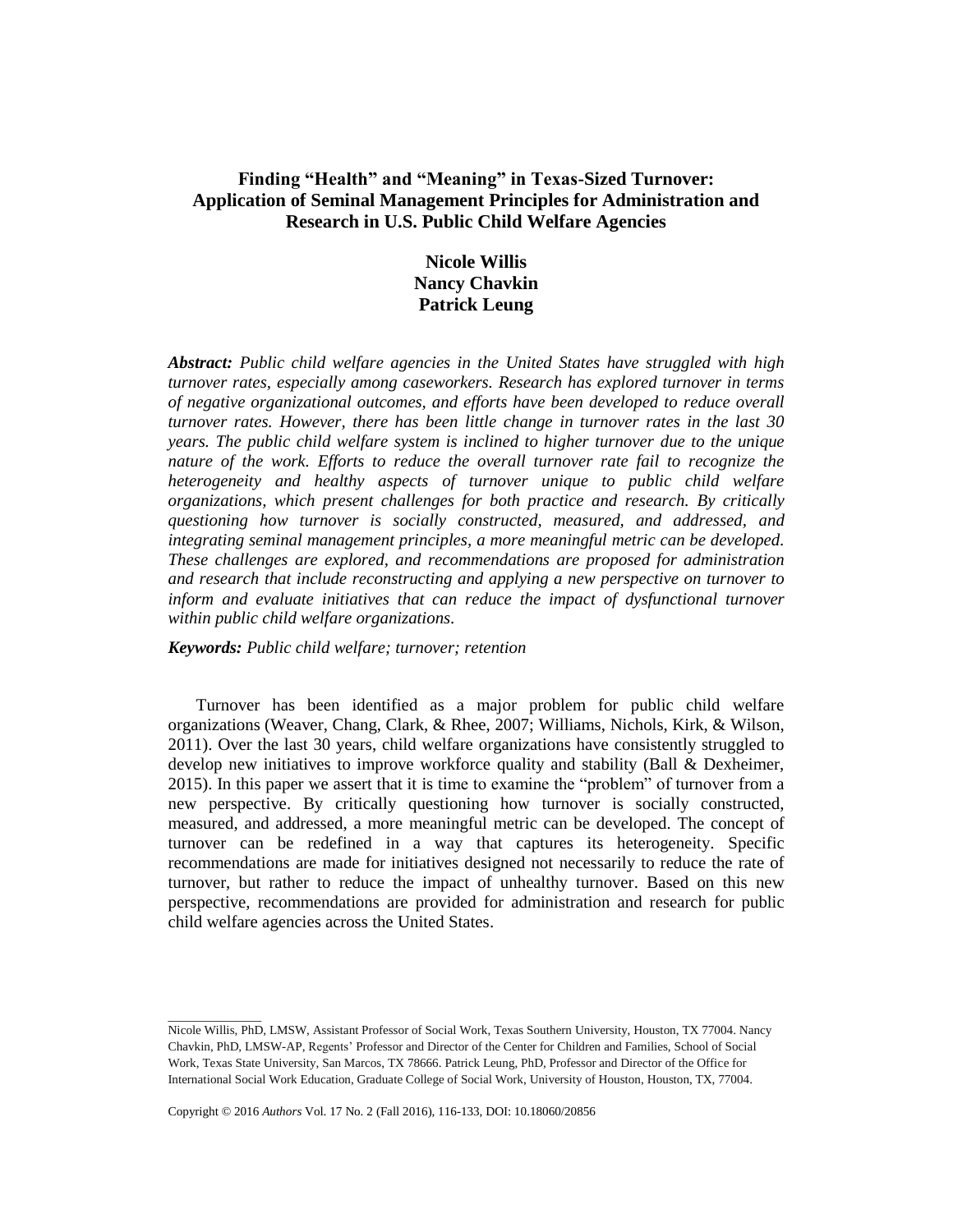The national turnover rate for child welfare workers has been described as a "chronic problem" (Strolin-Goltzman, 2008, p. 125) and varies between 20-40% annually (National Child Welfare Workforce Institute, 2011; National Council on Crime and Delinquency, 2006). Statistics that demonstrate high turnover can be found in a variety of sources, such as government documents, peer-reviewed journal articles, and even local newspapers spanning time periods and geographic locations. For example, some headlines read, "Review: CPS hobbled by bureaucracy, high turnover" (Rosenthal, 2014, para. 1), "Florida child-welfare agencies battling high staff turnover—80% in some parts of state" (Menzel, 2014, para. 1), "Workforce issues continue to plague child welfare" (Riggs, 2007, para. 1), "We suck the passion out of employees: Turnover among caseworkers a product of low salaries, high stress; Agency hopes latest overhaul will change culture" (Ball & Dexheimer, 2015, para. 1). Such language used in communicating turnover statistics impacts a variety of public child welfare stakeholders.

The magnitude of turnover has fueled a sense of urgency on the part of researchers to understand variables that contribute to turnover, including individual and organizational variables (Strolin-Goltzman et al., 2009; Williams & Glisson, 2013), as well as the health of the economy (Strolin-Goltzman, 2008; Texas Department of Family and Protective Services [TDFPS], 2012). High turnover statistics have motivated public child welfare administrators to develop initiatives to reduce turnover (Ball & Dexheimer, 2015) and can be a deterrent in the recruitment of highly qualified employees (Burstain, 2009; The Stephen Group, 2014). Although most would agree that the rate of turnover appears high, it is possible that the common metrics used to measure turnover have led to a social construct that lacks meaningfulness.

#### **A Texas Template: Department of Family and Protective Services**

The public child welfare system in Texas has struggled to understand and address turnover, and these challenges are similar to the experiences of public child welfare systems in other states. In Texas, the turnover rate for public child welfare is approximately 26% (Texas Department of Family and Protective Services [TDFPS], 2015). This rate increased from 20% in 1980 (Martinez, 2014) to 25.5-33% in 2015 (Ball & Dexheimer, 2015). These rates are particularly high for Child Protective Services (CPS) workers in the Investigations Unit, with a 30-41% turnover rate (Martinez, 2014; McClure, 2008; TDFPS, 2015). TDFPS workers report leaving their job due to workrelated stress (21.2%), lack of satisfaction with pay (14.3%), and collegial conflicts (12.6%; Martinez, 2014). Of 200 new CPS hires each month, more than 30 terminated employment within six months of their start date (Ball & Dexheimer, 2015). These data have driven efforts designed to reduce turnover.

A variety of interventions to address turnover have been implemented in various areas of the Texas public child welfare system. In 2008 CPS implemented a \$5,000/year stipend for workers to go into the Investigations Unit. However, even after the initiative, the turnover rate among Investigators remained around 33% (Burstain, 2009). Title IV-E programs have built relationships between BSW/MSW programs and public child welfare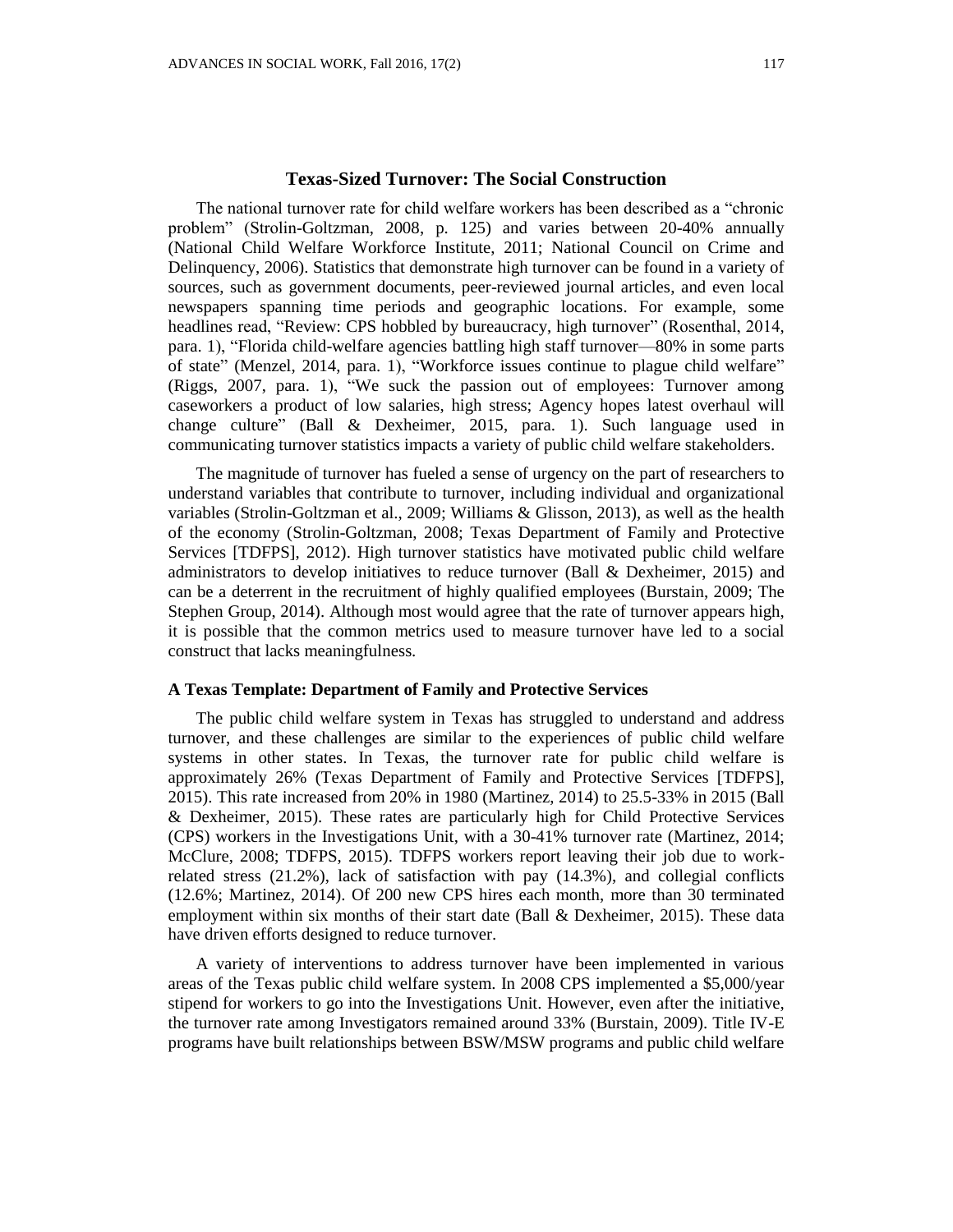to recruit more highly qualified new hires (TDFPS, 2015). A mentoring program for new caseworkers and strengths-based supervisor training were recently implemented to address turnover (Ball & Dexheimer, 2015; TDFPS, 2015). A rewards program was also piloted, in which employees recognized by supervisors for excellence could earn administrative leave or wear blue jeans to work. In the 2005 Texas Senate Bill 6 on child welfare reform, TDFPS was required to hire ahead or recruit new employees prior to vacancies (Burstain, 2009). In addition, the Texas State Auditor's Office developed a State of Texas Employee Exit Survey to collect data from workers terminating employment in order to better respond to retention needs (Keel, 2014). Despite such initiatives, turnover rates have not significantly declined.

The challenges that the public child welfare system in Texas has experienced are not isolated situations. Public child welfare employees in neighboring states face the same challenges (Martinez, 2014; TDFPS, 2012), and these challenges are reflected in child welfare literature (Strolin-Goltzman, 2008). In a national survey of public child welfare workers in 17 states, workers reported experiencing low salaries, high caseloads, safety risks, staff shortages, as well as insufficient training and supervision (U.S. General Accounting Office [USGAO], 2003). In a study of 260 public child welfare workers in Georgia, the majority reported feeling burned out, having an unreasonable workload, being unsatisfied with salary, and taking steps to look for employment elsewhere (Williams et al., 2011). These factors are commonly associated with either intent to leave or actual turnover in public child welfare organizations. A wealth of studies have demonstrated that various factors such as burn-out, change of career goals (Dickinson & Perry, 2002; Graef & Hill, 2000), dissatisfaction with work environment, lack of commitment to agency, lack of supervisor support (Cahalane & Sites, 2008; Collins-Camargo & Royse, 2010; Dickinson & Perry, 2002; Freund, 2005; MorBarak, Nissly, & Levin, 2001; Morrison, Burke, & Greene, 2007) and attractiveness/availability of jobs at other agencies (Dickinson & Perry, 2002; Maertz & Campion, 2004; USGAO, 2003) impact both cognitive and behavioral components of turnover. Turnover in public child welfare is complicated, and states across the country struggle to address this issue especially since turnover can impact the quality of services provided to our most vulnerable children and families (Faller, Grabarek, & Ortega, 2009; Shim, 2010).

#### **Conventional Definition of Turnover**

It is first important to understand how the construct of turnover has been defined and measured. There are various ways in which turnover has been computed, but in general, those computations include a homogeneous perspective. For example, the conventional calculations include dividing the number of workers who leave employment during a fiscal year by the average number of workers for that same fiscal year (Glebbeek & Bax, 2004). The average number of workers, for example, can be calculated by totaling the number of workers for each quarter, and dividing by four (Keel, 2014). In Texas, there are two types of measures used in public child welfare. The first includes a measure outlined by the Legislative Budget Board (LBB), which includes all full-time workers who left during the period without returning divided by the average number of full-time workers on the last day of every quarter in that particular period (Burstain, 2009). The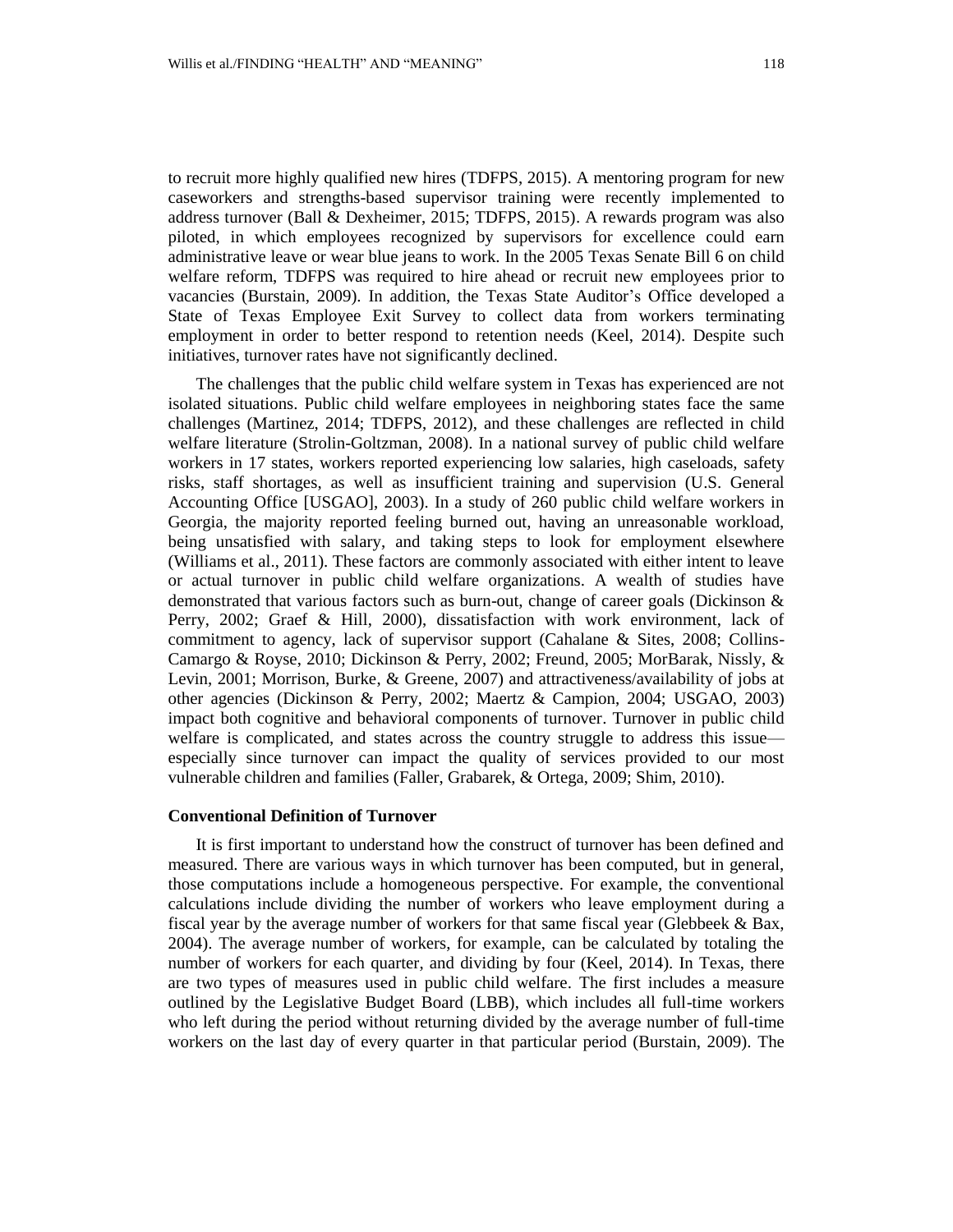second measure includes a metric used by the State Auditor's Office, in which turnover rate is calculated by dividing the number of workers who leave during that fiscal year by the average number of workers for that fiscal year (Keel, 2014). There is some variation, but the general interpretation is the same. For example, if a public child welfare agency had an average of 100 workers in 2015 and 30 of them left that year, the turnover rate would be calculated as 30%. Subsequently, that agency might be described as "hobbling," "plagued," and "sucking passion out of employees."

# **A Critique of the Turnover Construct**

The conventional construct of turnover in the United States has several weaknesses. Calculation of turnover in public child welfare does not incorporate the heterogeneity of the construct (Heavey, Holwerda, & Hausknecht, 2013). In business and management literature, many explain that measuring turnover as a rate is not the best way to measure a construct (Muñoz & Villalobos, 2002). Developing a more meaningful metric of turnover can lead to improved understanding, research, and development of initiatives in public child welfare.

### **Lacks Multi-Dimensionality**

Turnover rates typically reflect only the unidimensionality of job termination (i.e., leaving or staying). This lacks information about the circumstances under which a worker leaves employment, including their motivation and initiation. The dimension of motivation includes information about the reason for leaving employment. Employment termination can be considered *preventable* or *unpreventable* (Strolin-Goltzman, 2008). Unpreventable turnover includes workers who leave their organization for reasons such as job relocation of spouse, return to school, marriage, parenting, death, or retirement. Preventable turnover includes workers who leave for other reasons (e.g., work-related stress, dissatisfaction with salary, work relationships, workload, or lack of goodness-offit). Another dimension of turnover includes initiation, that is, who initiated the termination. For example, turnover can also be categorized as *voluntary* or *involuntary* (Kammeyer-Mueller, Wanberg, Glomb, & Ahlburg, 2005; Keel, 2014; U.S. Department of Labor [USDL], 2016). Employees initiate voluntary types of termination, which include the employee making the decision to terminate, regardless of reason for leaving. On the other hand, involuntary terminations are those initiated by the employer, for reasons such as poor performance, agency downsizing, or expired agency contracts (McElroy, Morrow, & Rude, 2001). Workers who transfer within the agency or to another state agency are sometimes excluded from the turnover construct, as some do not consider it a loss to the state as a whole (Keel, 2014). However, Burstain (2009) explained that turnover measures should include not only those who leave the agency, but also those who transfer to other positions within the agency, since this also disrupts the worker-client relationship. Keel (2014) found that turnover rate for the TDFPS was 18.8% using the traditional metric. However, if involuntary turnover were excluded, the turnover rate would fall to 14.8%. Keel (2014) asserts that excluding involuntary turnover would be a more accurate measure of turnover.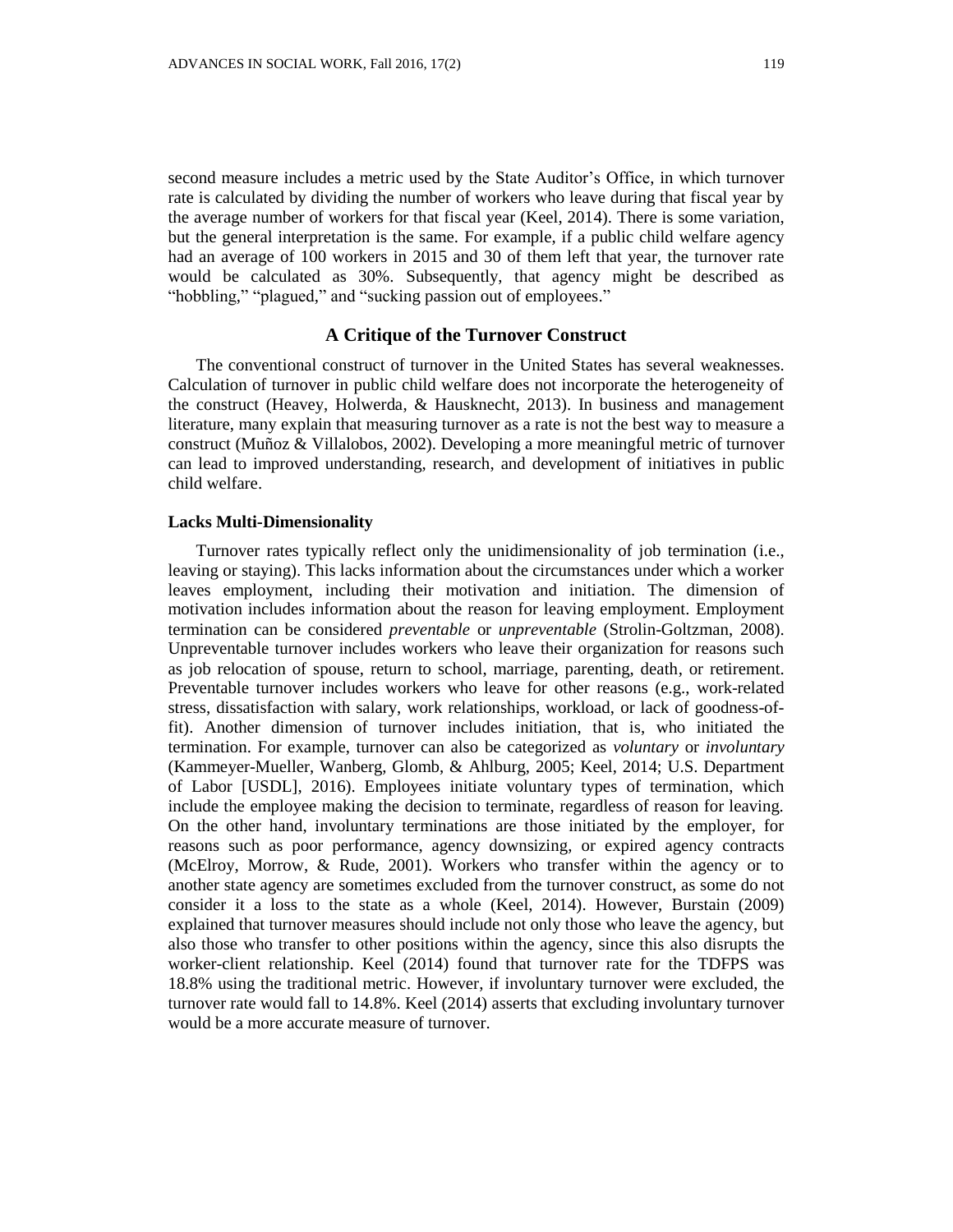Turnover rates also do not take into account an employee's length of service or employee value to the agency (Buchan, 2010; Muñoz & Villalobos, 2002). For example, an overall turnover rate could either reflect that all employees left the agency in one year, or that 25% of them left the agency each quarter. This limits insight regarding employment longevity among staff (Buchan, 2010). In addition, some studies (e.g., Kammeyer-Mueller et al., 2005; The Stephen Group, 2014; Strolin-Goltzman et al., 2009) included both low and high performing employees in the same turnover variable. This creates a challenge with drawing accurate conclusions about the impact of turnover on an organization, since losing a high-performing employee can have a more negative consequence on agency performance than losing a low-performing employee.

### **Lacks Distinction: Functional versus Dysfunctional**

According to Staw (1980), the misperception that turnover is negative has been driven by assumptions, including the saliency of associated costs. A multidimensional perspective could help distinguish turnover that is functional (not harmful) from turnover that is dysfunctional (harmful). According to Smith and Rutigliano (2002), the organizational cost of a 15% turnover rate depends on the type of workers that figure represents. In other words, losing 15% of high-performing employees will have a very different cost to the organization than losing 15% of low-performing employees.

Although research has found that turnover is costly to public child welfare agencies (Graef & Hill, 2000), the failure to incorporate multidimensionality into the social construct of turnover inflates the perceived rates and costs to the agency. The impact of turnover has been examined in terms of hard costs (e.g., administrative time, advertising open positions, interviewing potential new hires, drug and background checks, new employee orientation, etc.) and soft costs (lost productivity of employees who left the agency, employee's colleagues and supervisors) (Graef & Hill, 2000; McClure, 2008). McClure estimates the total cost to TDFPS for each child welfare worker who quits to be more than \$52,500. Based on the turnover of more than 1,000 child welfare workers in 2006, McClure (2008) estimated that TDFPS experienced a loss of more than \$56 million that year. However, the actual costs to public child welfare agencies may be inflated due to the way in which turnover is conceptualized.

### **How Assumptions Have Driven Research**

### **The Linear Perspective**

Research has consistently reported that turnover is dysfunctional (negative) and associated with poor organizational outcomes while assuming that this relationship is linear. The assumption that turnover damages client outcomes and organizational effectiveness through a loss of financial and social capital have driven the bulk of the literature, especially in public child welfare (Heavey et al., 2013). National child welfare outcomes have been established by the U.S. Department of Health and Human Services (2016) and include reducing: recurrence and incidence of child abuse/neglect, time between foster care and reunification, time between foster care and adoption, and placements of youth in group homes/institutions, as well as increasing permanency for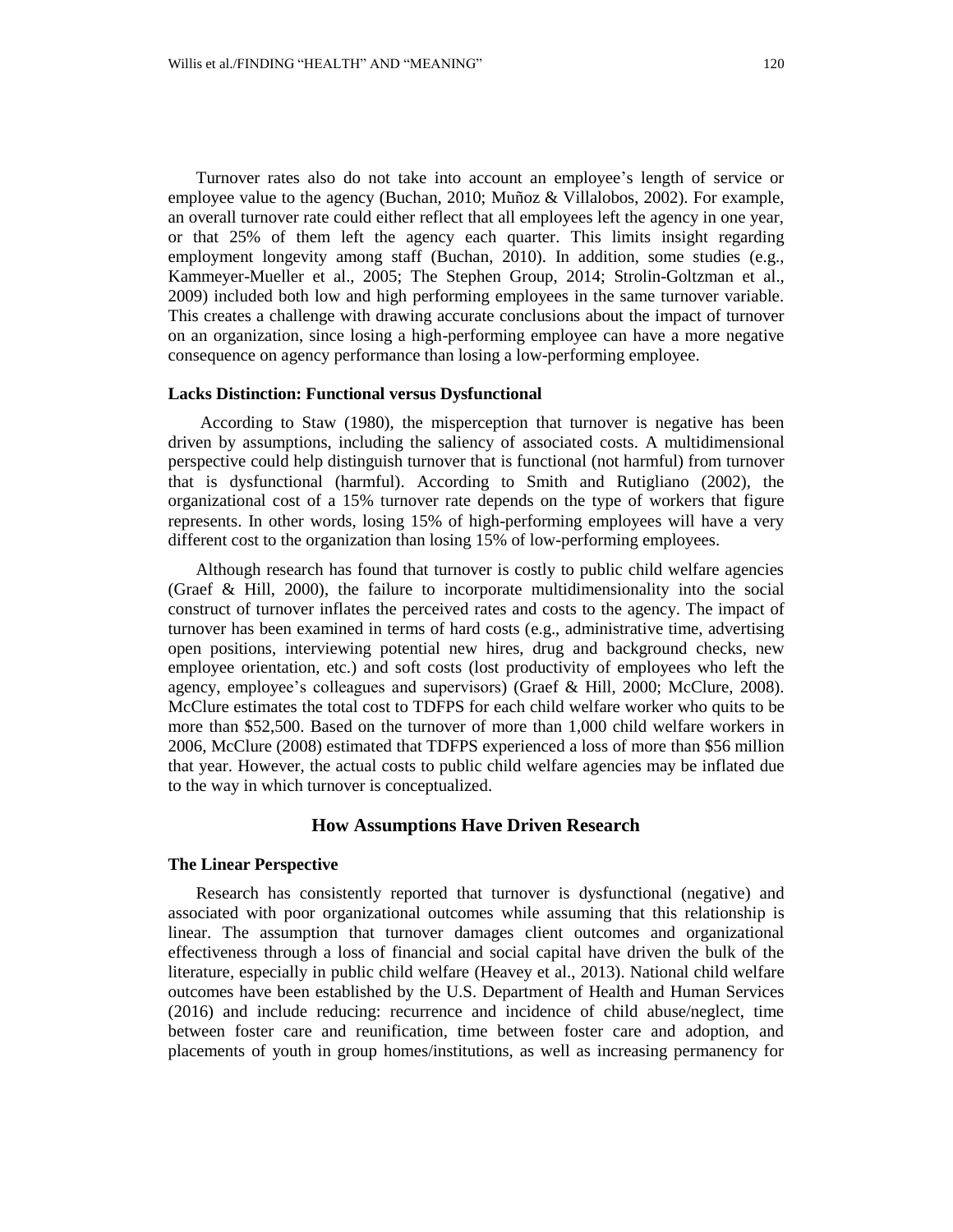youth in foster care and placement stability. Some research has found that high turnover is correlated with difficulty in meeting the standards for client outcomes, such as increases in foster care placements (Strolin-Goltzman, Kollar, & Trinkle, 2010), delays in plan approvals for both keeping children in the home and family reunification, increases in substantiated re-abuse or re-neglect (National Council on Crime and Delinquency, 2006) and reduced permanency (Leung, 2008; Martinez, 2014). In addition, increased turnover has also been associated with poor agency fiscal health (Cahalane & Sites, 2008; Folaron & Hostetter, 2007; Landsman, 2007; Rosenthal & Waters, 2006). However, some research, especially in the business and management disciplines, suggests that the assumptions that drive turnover research in public child welfare may not capture the whole picture.

Research has found that relationships between turnover and organizational effectiveness are weak and curvilinear, even if statistically significant. Studies have also found that the impact of turnover on organizational performance is small (Huselid, 1995; Koys, 2001). For example, Heavey et al. (2013) found that the relationships between voluntary and involuntary turnover, customer satisfaction, and organizational efficiency were weak  $(r=.20, r=.35)$ , even though statistically significant. Other research challenges the assumption that the relationship between turnover and organizational outcomes is linear. Glebbeek and Bax (2004) found that turnover explained less than 19% of the variance in organizational performance and that this relationship was curvilinear. Siebert and Zubanov (2009) also found a curvilinear relationship between turnover and organizational productivity, but this was specific to the type of worker. Furthermore, in a national study of 73 child welfare agencies, Williams and Glisson (2013) found that a decrease in caseworker turnover was not associated with improved child outcomes in all child welfare agencies. In fact, decreases in turnover only improved child outcomes in agencies that had high organizational proficiency (agencies characterized by having norms/expectations that focus on clients' well-being) and workers with current knowledge/skills who respond effectively to client needs and contribute to positive client outcomes (Williams & Glisson, 2013). Within agencies that had low organizational proficiency, decreases in turnover had no significant impact on child welfare outcomes. These findings provide some evidence that challenges the linear relationship between turnover and both client and organizational outcomes in public child welfare agencies.

#### **Turnover and Organizational Health**

Although turnover is generally associated with workforce stability (Buchan, 2010; Burstain, 2009), low turnover rates are not always an indicator of organizational health. Our current perception of turnover limits its value to an agency because negative consequences of turnover receive more attention than positive ones (Staw, 1980). In large organizations, turnover can be quite natural and healthy in several ways. Retirement, death, relocation, or leaving due to illness are all natural forms of attrition, expected in any organizational system. Transferring to other departments or to other state agencies is also common and can be expected. In addition, hiring and/or retaining employees who are not a good fit for providing services in public child welfare can have negative impacts on the health of the organization.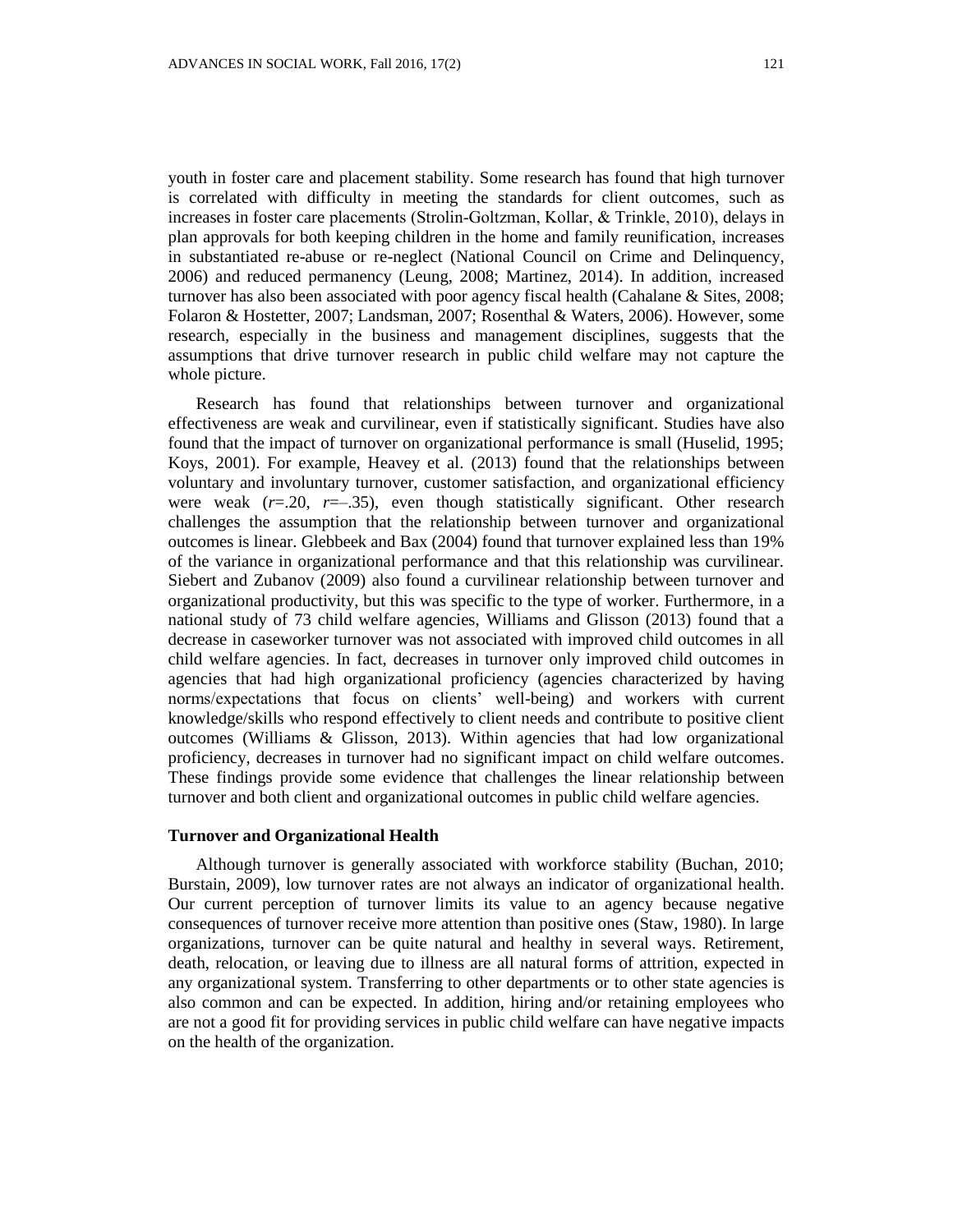Research has found that low turnover rates are highly correlated with the overall health of the job market (Kenny, 2007). Burstain (2009) and the TDFPS (2012) found that turnover in public child welfare is lower during periods of stagnation in the economy. For example, it is plausible that workers who are unfit or unmotivated to work are more likely to remain employed in public child welfare when the job market is stagnant and the prospect of working elsewhere is limited. On the surface, higher retention might appear to be a success and be interpreted as less costly to the agency (Staw, 1980). However, retention of workers whose turnover would be considered desirable could also have a negative impact on the agency's fiscal health and client outcomes (Mowday, 1984; Park & Shaw, 2013; Smith & Rutigliano, 2002).

The public child welfare system is unique in nature, and some people are not a good fit as employees. In fact, TDFPS (2012, 2015) found that 19-25% of applicants are not recommended for this type of work based on their pre-employment screening. The work-life fit is a strong predictor of intent to leave, regardless of working in a high or low turnover agency (Strolin-Goltzman, 2008). Managing bureaucracy, constant organizational change, lower pay in exchange for responding to allegations of maltreatment, identifying needs, and providing services makes this professional environment suited to particular types of employees (Wells, Jolles, Chuang, McBeath, & Collins-Camargo, 2014). High turnover can also be a characteristic of specific types of organizational systems (Mowday, 1984). Therefore, higher turnover might be a reasonable and expected component of public child welfare organizations.

Due to the stressful nature of public child welfare, the average length of tenure could be considered expected, compared to other jobs, in general. Graef and Hill (2000) state that "long-term employment is not the norm for many child protection staff" (p. 519). Some workers leave because they recognize they are not a good fit and cannot contribute to a healthier organization (Strolin, McCarthy, & Caringi, 2007). Turnover is highest in the first three months of employment when training occurs (TDFPS, 2015). The timing of worker departure can inflate overall rate of turnover and costs to the organization. The reasons those who quit before the three month training ends can have an influence on the health of the organization. For instance, employees might realize the job is not a good fit, might not perform well during exercises, may not have realized what the job entailed, etc.; thus, the bulk of turnover in the first three months could be considered healthy. In 2012, the average length of employment of child welfare workers was four years in Texas (TDFPS, 2012). This is similar to tenure in other states. In a national sample of over 9,000 public child welfare workers, the average length of employment was less than four years (Madden, Scannapieco, & Painter, 2014). In a national study of almost 2,000 child welfare workers, Barth, Lloyd, Christ, Chapman, and Dickinson (2008) found that the average tenure in employment was approximately seven years. Furthermore, Strolin-Goltzman (2008) found that employee tenure at low turnover agencies was only two years higher than at high turnover agencies. Retaining workers for the sake of having low turnover rates can be more costly to organizations if workers are unmotivated, burned out, and/or lack goodness-of-fit (Abelson & Baysinger, 1984). Furthermore, turnover makes room for new hires that bring fresh ideas and savings on salary expenditures (Abelson & Baysinger, 1984; Park & Shaw, 2013).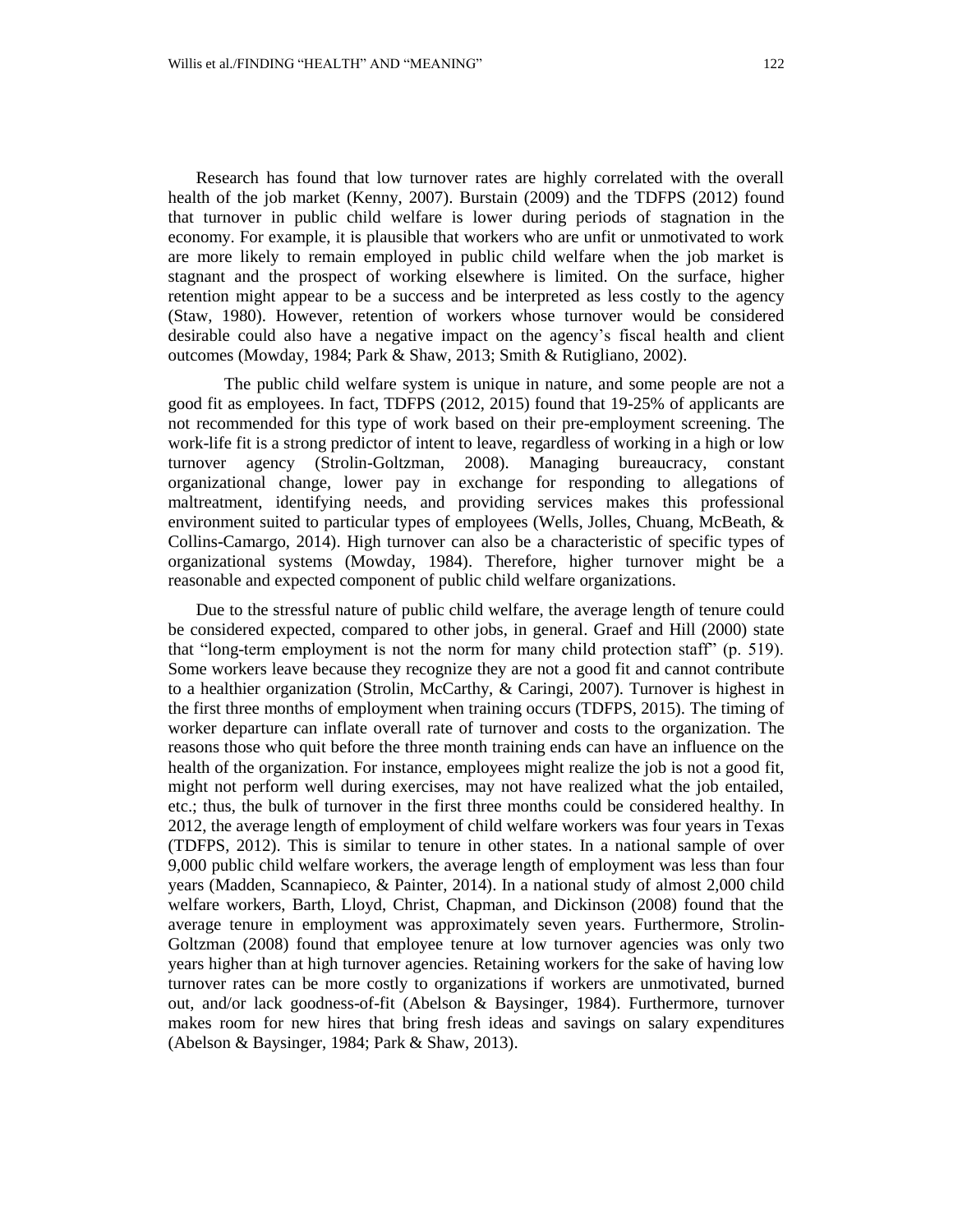## **Recommendations for Administration and Research**

Research shows that most public child welfare agencies have a goal to reduce overall levels of turnover (Rosenthal & Waters, 2006; Strolin-Goltzman, 2008; USGAO, 2003). This is driven by the perception that turnover is unhealthy, leading to initiatives to reduce its overall magnitude. This is in and of itself somewhat problematic, due to lack of consensus regarding rates of turnover, recognition that some types of turnover are healthy, and the nature of public child welfare work.

New dialogue about turnover in public child welfare needs to come from a perspective of health and meaning. There is evidence that: (a) the way we measure turnover is not as meaningful as it could be, and (b) there have been many preventive initiatives in the last 30 years with no major changes to turnover (Ball & Dexheimer, 2015; TDFPS, 2015). Our knowledge base will stagnate if research and practice have a one-dimensional view of turnover. For example, turnover rates in public child welfare will continue to be reported as "crippling" in public and professional circles, which is a deterrent in recruitment efforts of highly qualified employees. If research continues to examine turnover in terms of linearity and homogeneity, our understanding of this phenomenon will remain limited. Administrators will continue to incorporate a onedimensional perspective of turnover and develop practice initiatives that have little impact on turnover. However, a new perspective could redefine the social construct of turnover and focus on reducing the impact (not overall rate) of turnover. Therefore based on the research reviewed herein, we present the following three recommendations to reduce the impact of dysfunctional turnover, 1) set realistic goals for optimal years of service, based on the unique nature of public child welfare work, 2) monitor and report on meaningful turnover in public child welfare, and 3) develop initiatives to minimize the impact of turnover instead of minimizing overall rate of turnover.

# **Recommendation #1: Set Realistic Goals for Optimal Years of Service, Based on the Unique Nature of Public Child Welfare Work**

Although retention is a desirable outcome, the length of retention has not been standardized in turnover literature. For example, how many years are ideal for a caseworker to remain employed in public child welfare? Providing services to vulnerable children and families in public child welfare requires workers to apply specialized skills, knowledge, and values with competence and compassion. Working in an environment with increasing caseloads, low pay, and daily exposure to issues such as abuse and neglect is stressful (Martinez, 2014). The burden of emotional stress may occur at a faster rate than other types of employment, impacting the length of employment in this field. In addition, the average American person will have more than seven jobs before 33 years of age (Kenny, 2007). However, Barth et al. (2008) argue that the average length of employment of seven years is a "cause for concern" (p. 208), and that longer tenure is key in a field like public child welfare. Although research demonstrates that two to seven years of service in public child welfare is the norm, what is normal may or may not be optimal. Optimal tenure length is not clearly defined and should be further explored in future research focused on caseworkers who are "in the trenches" and deliver services within departments that traditionally have the highest level of instability (Burstain, 2009).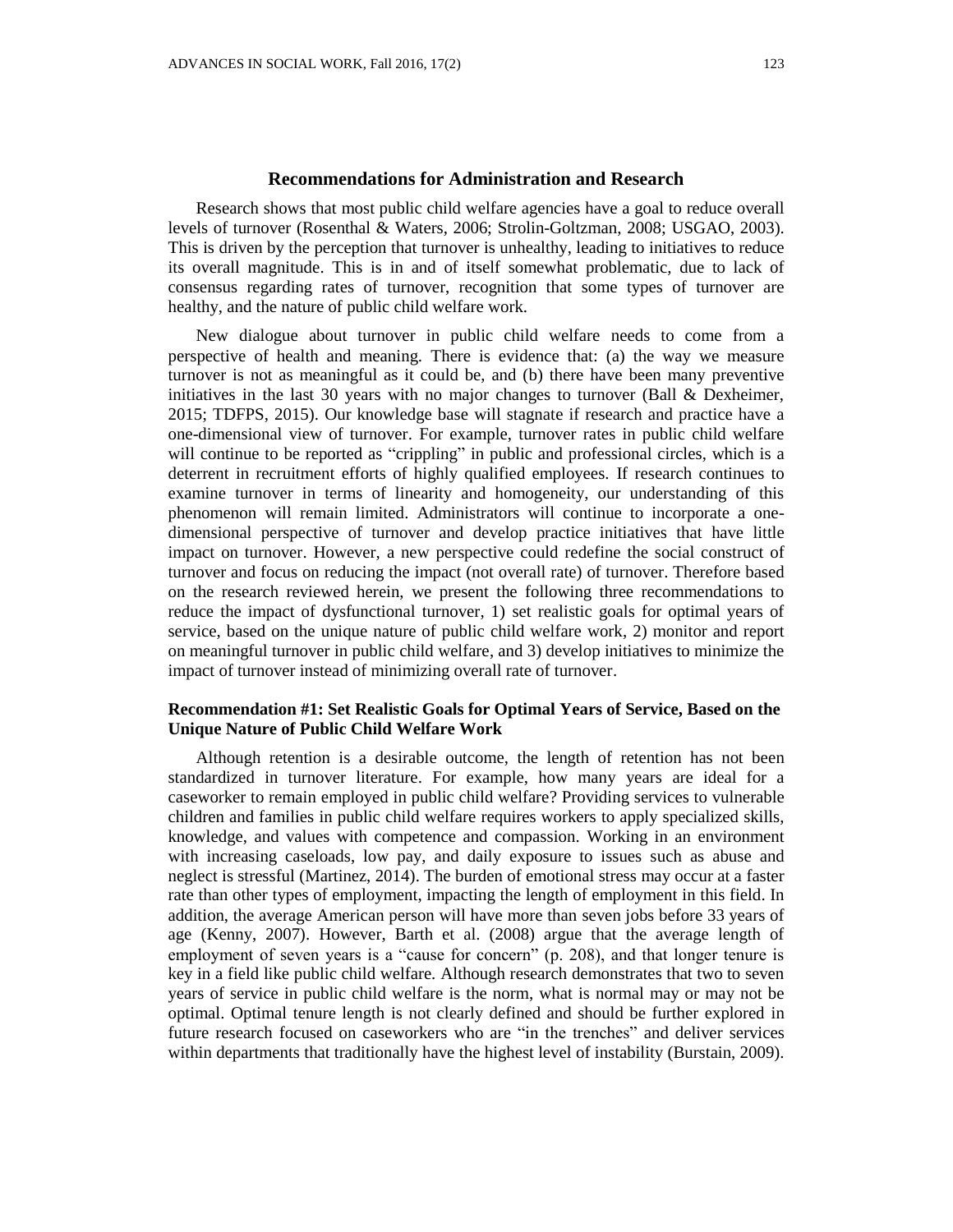Future research among U.S. public child welfare agencies should explore relationships between public child welfare roles and optimal years of service. In addition, cost-benefit analyses can examine the impact of dysfunctional turnover in terms of organizational hard and soft costs. This can be used to establish optimal turnover rates within individual organizations.

# **Recommendation #2: Monitor and Report on Meaningful Turnover in Public Child Welfare**

Research has demonstrated that there are various dimensions of turnover, persons who initiate the turnover (voluntary/involuntary), reasons for leaving (avoidable/unavoidable), and proximity (intra/inter-agency transfer/no transfer). However, it is the one-dimensional rate of turnover that is most often reported and associated with negative impact on agency outcomes. A new perspective on turnover should incorporate heterogeneity and allow differentiation of functional (healthy) turnover from dysfunctional (unhealthy) turnover. Resources have been allocated to develop and implement preventive initiatives, such as mentoring; however, incentives have generally not been tailored to the multi-dimensionality of turnover. In fact, Staw (1980) asserts that allocating resources equally among low and high performing workers is more likely to result in unhealthy turnover of high-performing employees than low performers. Therefore, these resources are likely to prevent healthy turnover (i.e., increased retention of workers who are disengaged, not a good fit, etc.) and would be inefficiently spent on unavoidable turnover (i.e., turnover due to illness, retirement, etc.).

Research and practice initiatives should focus on the turnover that has the most negative impact on child welfare organizations. Some studies have attempted to test the association between voluntary and involuntary turnover with organizational attributes (e.g., Hausknecht, Trevor, & Howard, 2009; Kammeyer-Mueller et al., 2005; Keel, 2014; McElroy et al., 2001). However, current research that examines voluntary turnover has included those employees with both low and high performance (Park & Shaw, 2013). Including both low- and high-performing employees in the same category makes it difficult to draw conclusions about the impact of turnover on an organization (Hausknecht et al., 2009; Mowday, 1984). Partitioning turnover into voluntary and involuntary categories might limit our measures, as it leaves out the distinct interaction with other dimensions of turnover. The dynamic relationship between worker performance and turnover is an important direction for future studies (Kammeyer-Mueller et al., 2005). In order to determine what is considered healthy and unhealthy, research should include worker performance as an additional dimension of turnover rates. Abelson and Baysinger (1984) suggest coding *functional turnover* for those with low performance scores who leave and *dysfunctional turnover* for those with high performance scores who leave. The interaction between worker performance and turnover characteristics—for those workers who remain past the probationary/training period—will help to produce a more meaningful metric about the level of turnover considered unhealthy to the organization.

In order to create a more meaningful metric, public child welfare organizations in the United States can integrate some of the instruments that already exist. For example, the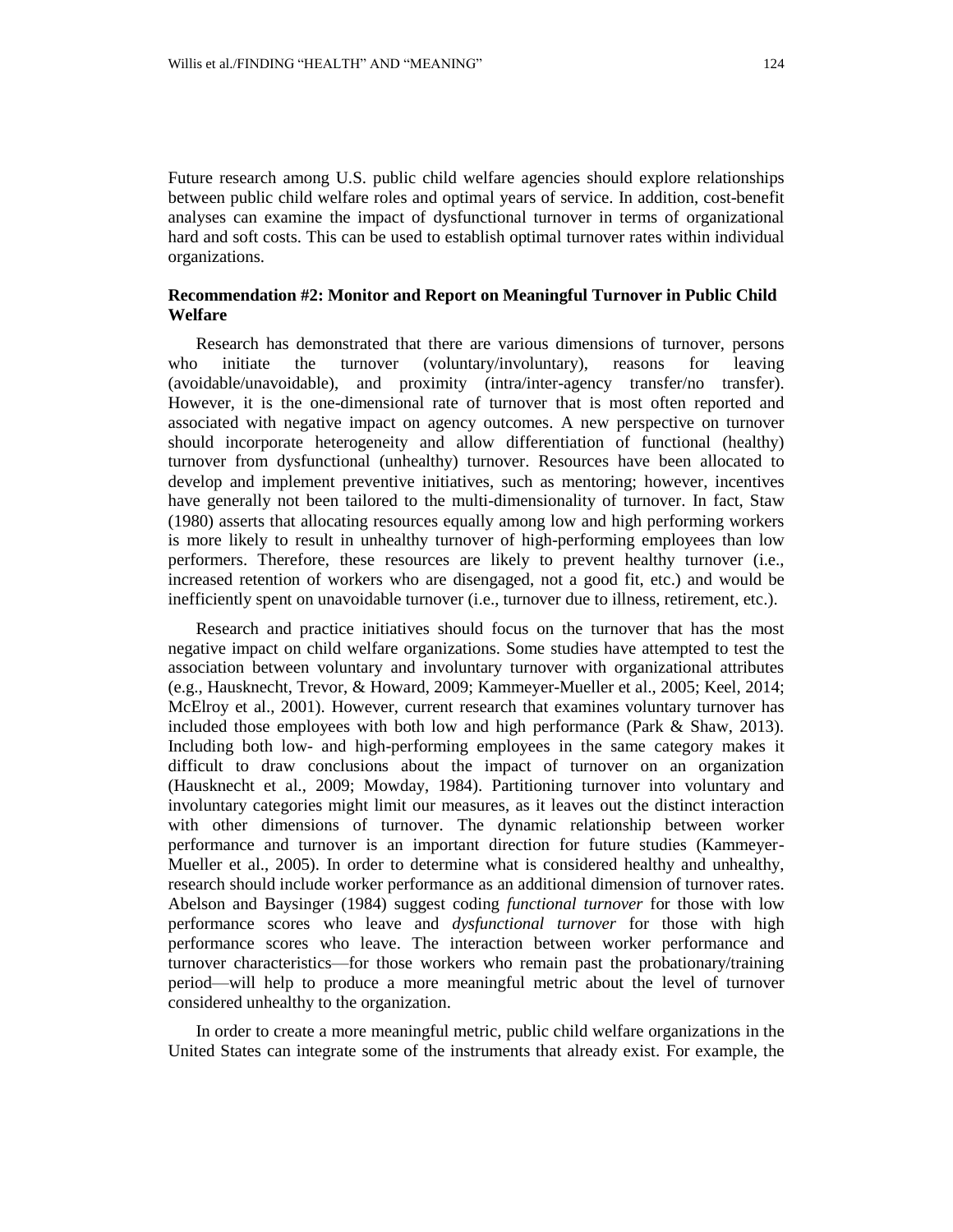TDFPS (2012, 2015) administers the State of Texas Employee Exit Survey when employees leave the agency and has developed a new performance evaluation. The exit interviews were designed to gather more information about employee motivations and types of turnover. However, completion of both of these evaluations is optional. While the majority (79%) complete the performance evaluation, less than 15% of employees complete the exit interview (TDFPS, 2012, 2015). Exit interview data could indicate motivation and initiation of turnover and could be combined with the employee performance data to create a richer multidimensional view of turnover (see Table 1).

Providing incentives for completing the exit interview (e.g., gift cards, etc.) could yield a higher response rate, and thus, increase the generalizability of the results. A change in how turnover data is defined and collected would require public child welfare administrators to invest significant resources into creating and administering annual performance reviews for each worker, deciding cut-off scores for those reviews, and developing a systematic way to collect and integrate data from each worker's performance score and turnover type. There may be a lack of administrative and/or financial resources at some agencies to implement this type of data collection and analysis.

| <b>Type of</b>     |                              |                  |                         |
|--------------------|------------------------------|------------------|-------------------------|
| <b>Turnover</b>    | <b>Characteristic</b>        | Low performance  | <b>High performance</b> |
| Preventable        | Dissatisfied with pay, lack  | Functional $(+)$ | Dysfunctional $(-)$     |
|                    | of collegial relationships   |                  |                         |
| Unpreventable/     | Death, relocation of         | Functional $(+)$ | Dysfunctional $(-)$     |
| <b>Voluntary</b>   | spouse, illness, retirement, |                  |                         |
|                    | intra-agency transfer        |                  |                         |
| <b>Involuntary</b> | Laid off, fired, expired     | Functional $(+)$ | Dysfunctional $(-)$     |
|                    | employment contracts         |                  |                         |

Table 1. *Functional/Dysfunctional Metric of Organizational Turnover*

Turnover is a complicated construct that has distinct interaction effects. For example, although retirement is voluntary/unpreventable, the impact of this type of turnover depends on the level of worker performance. Similarly, the impact of turnover due to pay dissatisfaction of a high performer is different on the organization than turnover of a lowperforming worker who leaves for preventable reasons.

Previous initiatives have been designed to reduce turnover; however, literature in business and management has demonstrated that organizational effectiveness is low in both very low rates of turnover and very high rates (Abelson & Baysinger, 1984). Glebbeek and Bax (2004) tested this model in a staffing firm with over 1,800 employees, controlling for absenteeism, age, and region; they found that both extremely low and high turnover have a negative impact on organizational performance. The turnover explained less than 19% of the variance in organizational performance. Turnover can only be considered dysfunctional if it takes away from overall organizational effectiveness.

Once public child welfare agencies use integrated data to create a more meaningful metric that estimates dysfunctional turnover, an optimal turnover rate can be determined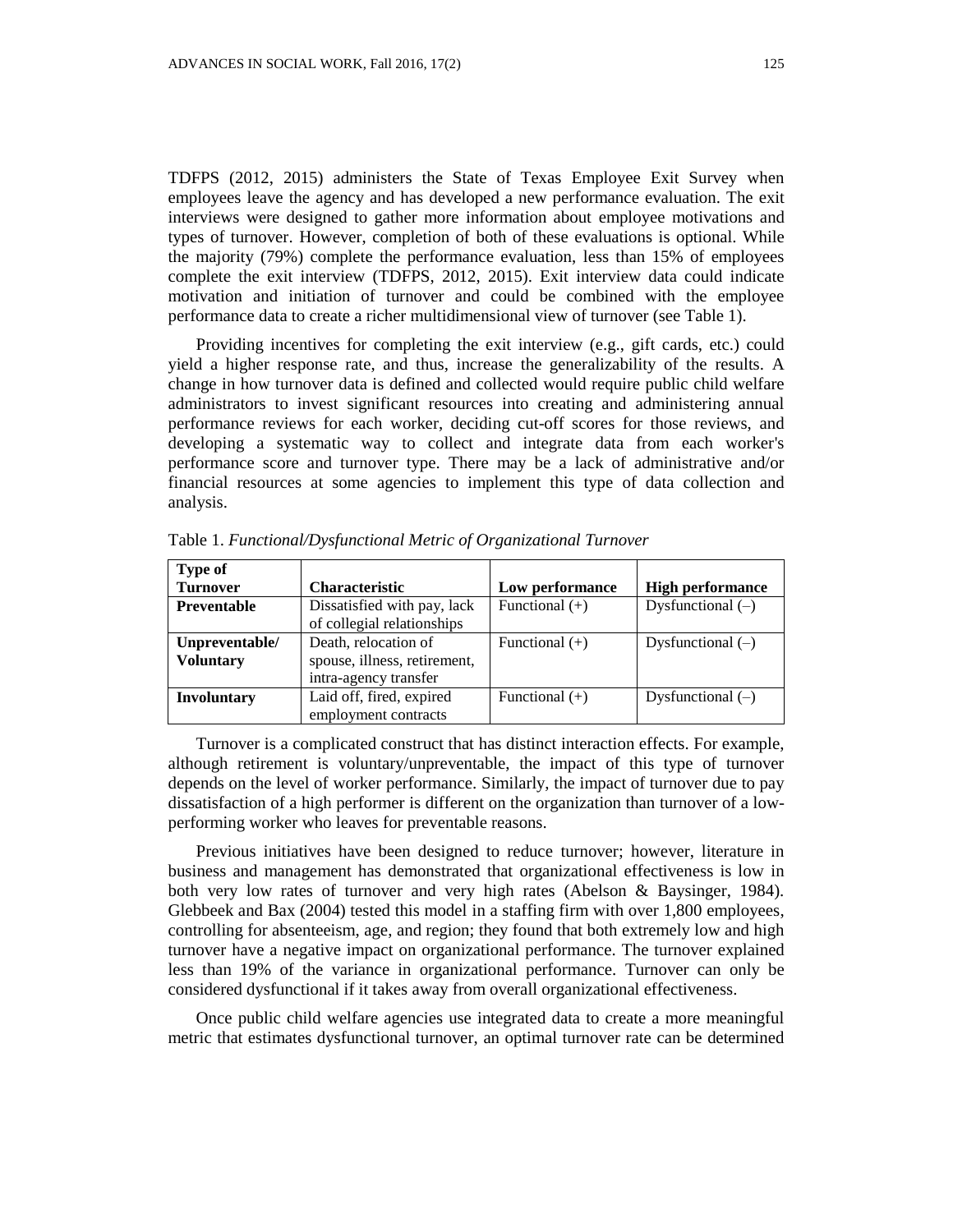to inform practice initiatives. An optimal turnover rate is "the rate that minimizes the sum of the costs of turnover plus the costs associated with reducing it" (Abelson & Baysinger, 1984, p.333). Currently, there is a lack of consensus about what is considered low and high, or acceptable and unacceptable rates of turnover in public child welfare. Some research utilized an arbitrary cut-off to distinguish agencies with low rates (17% or less turnover) from agencies with high rates (greater than 17% turnover; e.g. Keel, 2014; Strolin-Gotzman, 2008). According to Strolin-Goltzman et al. (2010), an annual turnover rate greater than 25% is considered "high." In the business industry, a turnover rate of up to 15% is considered optimal and healthy (Schreiner, n.d.; Siebert & Zubanov, 2009). "High turnover" is a term used to describe the rates in most public child welfare agencies (Auerbach, Schudrich, Lawrence, Claiborne, & McGowan, 2014), but it is not useful to describe all turnover as high and interpret such rates as entirely negative.

In complex organizational systems, the optimal turnover rate will vary by agency because there is no standard of turnover (Abelson & Baysinger, 1984) and will even be higher in lower-level positions within the agency itself (Mowday, 1984). Public child welfare agencies across the United States can integrate their existing data collection instruments or develop instruments that provide a metric that distinguishes functional and healthy turnover from dysfunctional and unhealthy turnover. This will likely reduce the rate of turnover that is reported to the public, and thus, could result in a more positive organizational image. A more positive image of public child welfare can help attract highly qualified candidates for positions within the agencies, as well as improve worker morale (Burstain, 2009). A better understanding of dysfunctional turnover can also help to inform practice initiatives targeting turnover deemed to have a negative impact on outcomes.

## **Recommendation #3: Develop Initiatives to Minimize the Impact of Turnover Instead of Minimizing Overall Rate of Turnover**

The reality of the public child welfare industry is that organizations are inclined to high turnover. Therefore, organizations should develop initiatives that reduce the impact of high turnover. In business and management organizations, specific strategies are used to mitigate turnover impacts, such as buffering, smoothing, and forecasting (Mowday, 1984).

These same approaches might be adapted for the public child welfare organizations across the United States. In business, buffering includes reducing the disruption of turnover by implementing "strategies that increase the organizational resources beyond a level minimally required to complete a task" (Mowday, 1984, p. 371), which introduces *slack* in the organizational system. Agencies could create a new metric to assess dysfunctional turnover at the departmental level, and can then identify high priority systems with the most need for initiatives. For example, one initiative in Texas was the practice to hire ahead of vacancies. However, this would be challenging when there are excessive vacancies to fill in departments with high turnover. Instead, a strategy to reduce the impact of high turnover might be to overstaff that particular department. For example, if the Investigations Unit had the highest level of dysfunctional turnover, the organization could over-hire to create additional slack when a worker leaves. However, as public child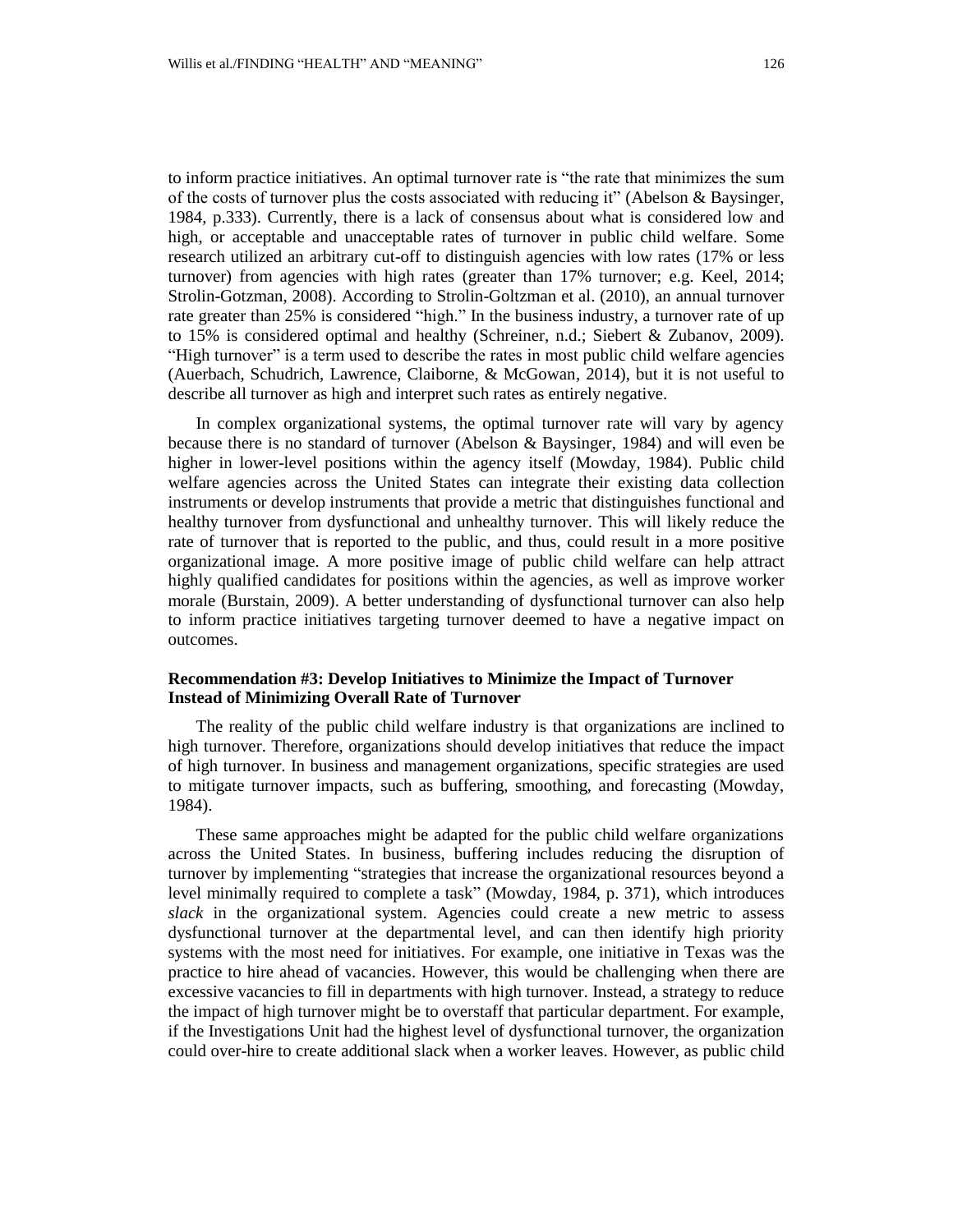welfare agency budgets are already strained—many by inadequate state funding—this approach might be met with resistance, as it would increase the operating costs for many agencies.

Another way to use buffering to reduce the impact of turnover is cross-training employees (Mowday, 1984). Although cross-training is not common in public child welfare agencies, the American Public Human Services Association (2010) recommends cross-training as one of its key strategies for improving child welfare outcomes. In public child welfare, cross-training for skills used in other departments will allow mobility in departments with the lowest dysfunctional turnover to fill in departments with the highest dysfunctional turnover. An examination of historical trends within each specific department in an agency can help inform this strategy (Mowday, 1984). Traditionally, workers in the same department absorb extra caseloads until an additional person is hired and trained. However, application of cross-training might help to reduce the impact of dysfunctional turnover. Mowday (1984) suggests redefining job titles to allow for more flexibility to achieve cross-training movement.

Turnover research has contributed to the development of process models (i.e., describing how workers leave/remain employed) and content models (i.e., why workers leave/remain employed (Maertz & Campion, 2004). Research suggests that variables from the individual to the organizational levels influence intent to leave, decisions to stay, and actual retention and turnover rates (Gansle & Ellett, 2002; Jacquet, Clark, Morazes, & Withers, 2007; Zlotnik, DePanfilis, Daining, & Lane, 2005). However, one limitation to this research is that the unit of analysis is on individual processes and behaviors. Although substantial knowledge about how and why a worker leaves public child welfare has been developed, there is limited knowledge about these processes in terms of the fluidity of turnover between persons.

A new perspective on turnover can drive different units of analysis for research. Future research can examine the differences in the turnover process between those who leave and those who stay (i.e., the interpersonal component of turnover) to build on existing research about the intrapersonal cognitive and behavioral processes of turnover. In a study by Willis (2010), qualitative comments by public child welfare workers suggested that a more fluid transition process with leavers/new hires will alleviate stress, absorption of extra caseloads, changing relationships, and overtime work hours. In another study, Strolin-Goltzman et al. (2010) found that foster youth corroborated the need to focus on the fluidity of transition between workers during turnover, in order to maintain trust in the worker-client relationship. Once organizational initiatives are developed to reduce the impact of dysfunctional turnover, research studies can be conducted to measure interpersonal processes in public child welfare agencies across the United States. Evaluating interpersonal processes (i.e., cross-training) can add to current knowledge about process and content models of turnover. The well-being of the children and families served in the public child welfare system is the top priority, yet a large knowledge gap currently exists in our understanding about the nature of the relationship between turnover and client outcomes in public child welfare (Williams & Glisson, 2013). Researchers can collaborate with agency administrators to explore the relationship between approaches to reduce the impact of turnover on child welfare outcomes.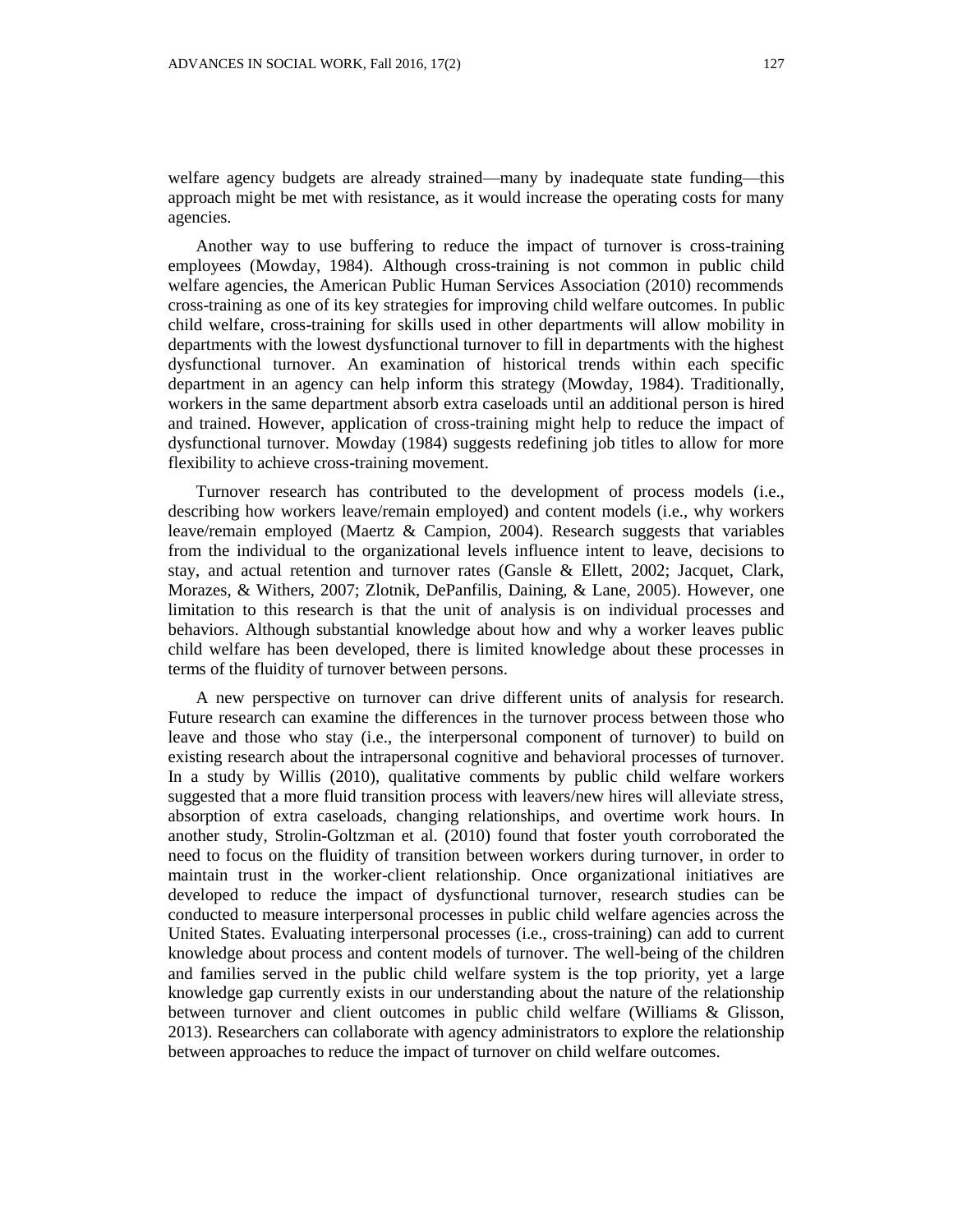## **Conclusion**

Although a variety of initiatives have been implemented in the last 30 years, the headlines about high turnover in public child welfare have persisted. New headlines and new perspectives need to be created. Future research initiatives that focus on the multidimensional approach to turnover can better inform efforts to redefine the public image of turnover in the public child welfare system. Recognizing that public child welfare organizations are different than traditional businesses, it is imperative that constructs, measures, and initiatives that are evidence-based in business/management disciplines are carefully evaluated and adapted to be culturally appropriate for public child welfare organizations. Applying interdisciplinary knowledge and approaches can help us find new ways to understand and address the turnover problem that has "plagued" the public child welfare system for the last 30 years. A new perspective that recognizes and responds to the heterogeneity of turnover can lead to a more meaningful turnover construct that contributes to a more positive public image, development of useful practice initiatives, new directions for research, and ultimately, better outcomes for the children and families that we serve.

### **References**

- Abelson, M.A., & Baysinger, B.D. (1984). Optimal and dysfunctional turnover: Toward an organizational level model. *Academy of Management Review, 9*(2), 331-341.
- American Public Human Services Association. (2010). *Positioning public child welfare guidance: Strengthening families in the 21st century*. Washington, DC: Author.
- Auerbach, C., Schudrich, W. Z., Lawrence, C. K., Claiborne, N., & McGowan, B. G. (2014). Predicting turnover: Validating the Intent to Leave Child Welfare Scale. *Research on Social Work Practice, 24*(3), 349-355. doi[:http://dx.doi.org/10.1177/1049731513494021](http://dx.doi.org/10.1177/1049731513494021)
- Ball, A., & Dexheimer, E. (2015). "We suck the passion out of employees": Turnover among caseworkers a product of low salaries, high stress; agency hopes latest overhaul will change culture. *The Statesman*. Retrieved from <http://projects.statesman.com/news/cps-missed-signs/turnover.html>
- Barth, R. P., Lloyd, E. C., Christ, S. L., Chapman, M. V., & Dickinson, N. S. (2008). Child welfare worker characteristics and job satisfaction: A national study. *Social Work, 53*(3), 199-209. doi[:http://dx.doi.org/10.1093/sw/53.3.199](http://dx.doi.org/10.1093/sw/53.3.199)
- Buchan, J. (2010). Reviewing the benefits of health workforce stability. *Human Resources for Health, 8*(29), 1-5. doi[:http://dx.doi.org/10.1186/1478-4491-8-29](http://dx.doi.org/10.1186/1478-4491-8-29)
- Burstain, J. (2009). *A better understanding of caseworker turnover within child protective services* (Research Report No. 09-364). Retrieved from Center for Public Policy Priorities website: [http://www.cppp.org](http://www.cppp.org/)
- Cahalane, H., & Sites, E. W. (2008). The climate of child welfare employee retention. *Child Welfare, 87*(1), 91-114.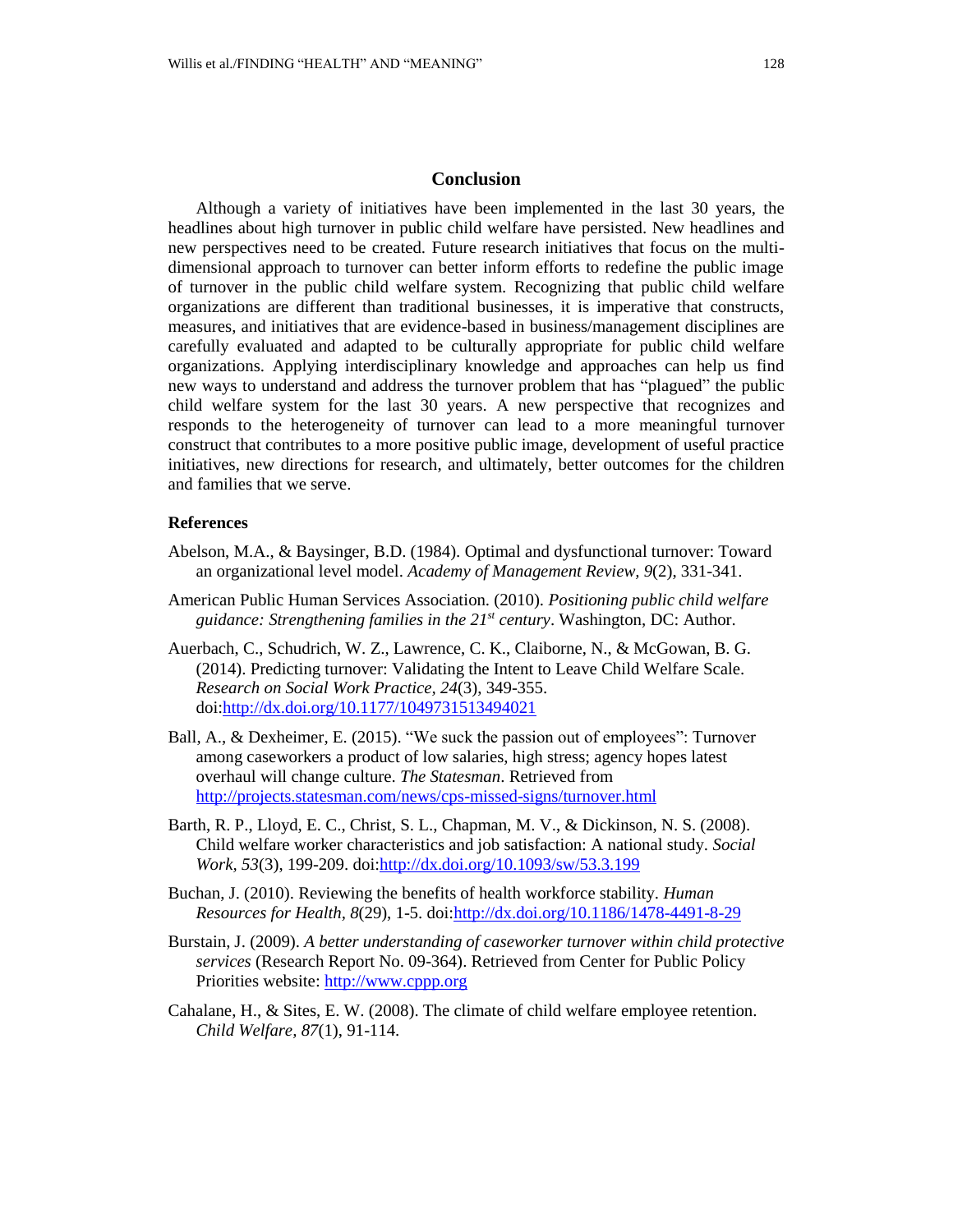- Collins-Camargo, C., & Royse, D. (2010). A study of the relationships among effective supervision, organizational culture promoting evidence-based practice, and worker self-efficacy in public child welfare. *Journal of Public Child Welfare,4*, 1-24. doi[:http://dx.doi.org/10.1080/15548730903563053](http://dx.doi.org/10.1080/15548730903563053)
- Dickinson, N. S., & Perry, R. E. (2002). Factors influencing the retention of specially educated public child welfare workers. *Journal of Health & Social Policy, 15*(3/4), 89-103.
- Faller, K. C., Grabarek, M., & Ortega, R. M. (2009). Commitment to child welfare work: What predicts leaving and staying? *Children and Youth Services Review, 32*, 840- 846. doi[:http://dx.doi.org/10.1016/j.childyouth.2010.02.003](http://dx.doi.org/10.1016/j.childyouth.2010.02.003)
- Folaron, G., & Hostetter, C. (2007). Is social work the best educational degree for child welfare practitioners? *Journal of Public Child Welfare, 1*, 65-83. doi[:http://dx.doi.org/10.1300/J479v01n01\\_04](http://dx.doi.org/10.1300/J479v01n01_04)
- Freund, A. (2005). Commitment and job satisfaction as predictors of turnover intentions among welfare workers. *Administration in Social Work, 29*(2), 5-21. doi[:http://dx.doi.org/10.1300/J147v29n02\\_02](http://dx.doi.org/10.1300/J147v29n02_02)
- Gansle, K. A., & Ellett, A. J. (2002). Child welfare knowledge transmission, practitioner retention, and university-community impact: A study of Title IV-E child welfare training. *Journal of Health & Social Policy, 15*(3/4), 69-88.
- Glebbeek, A. C., & Bax, E. H. (2004). Is high employee turnover really harmful? An empirical test using company records. *Academy of Management Journal, 47*(2), 277- 286. doi[:http://dx.doi.org/10.2307/20159578](http://dx.doi.org/10.2307/20159578)
- Graef, M. I., & Hill, E. L. (2000). Costing child protective services staff turnover. *Child Welfare, 129*(5), 517-533.
- Hausknecht, J. P., Trevor, C. O., & Howard, M. J. (2009). Unit-level voluntary turnover rates and customer service quality: Implications of group cohesiveness, newcomer concentration, and size. *Journal of Applied Psychology, 94*(4), 1068-1075. doi[:http://dx.doi.org/10.1037/a0015898](http://dx.doi.org/10.1037/a0015898)
- Heavey, A. L., Holwerda, J. A., & Hausknecht, J. P. (2013). Causes and consequences of collective turnover: A meta-analytic review. *Journal of Applied Psychology, 98*(3), 412-453. doi[:http://dx.doi.org/10.1037/a0032380](http://dx.doi.org/10.1037/a0032380)
- Huselid, M. A. (1995). The impact of human resource management practices on turnover, productivity, and corporate financial performance. *Academy of Management Journal, 38*, 635-672. doi[:http://dx.doi.org/10.2307/256741](http://dx.doi.org/10.2307/256741)
- Jacquet, S. E., Clark, S. J., Morazes, J. L., & Withers, R. (2007). The role of supervision in the retention of public child welfare workers. *Journal of Public Child Welfare, 1*(3), 27-28. doi[:http://dx.doi.org/10.1300/J479v01n03\\_03](http://dx.doi.org/10.1300/J479v01n03_03)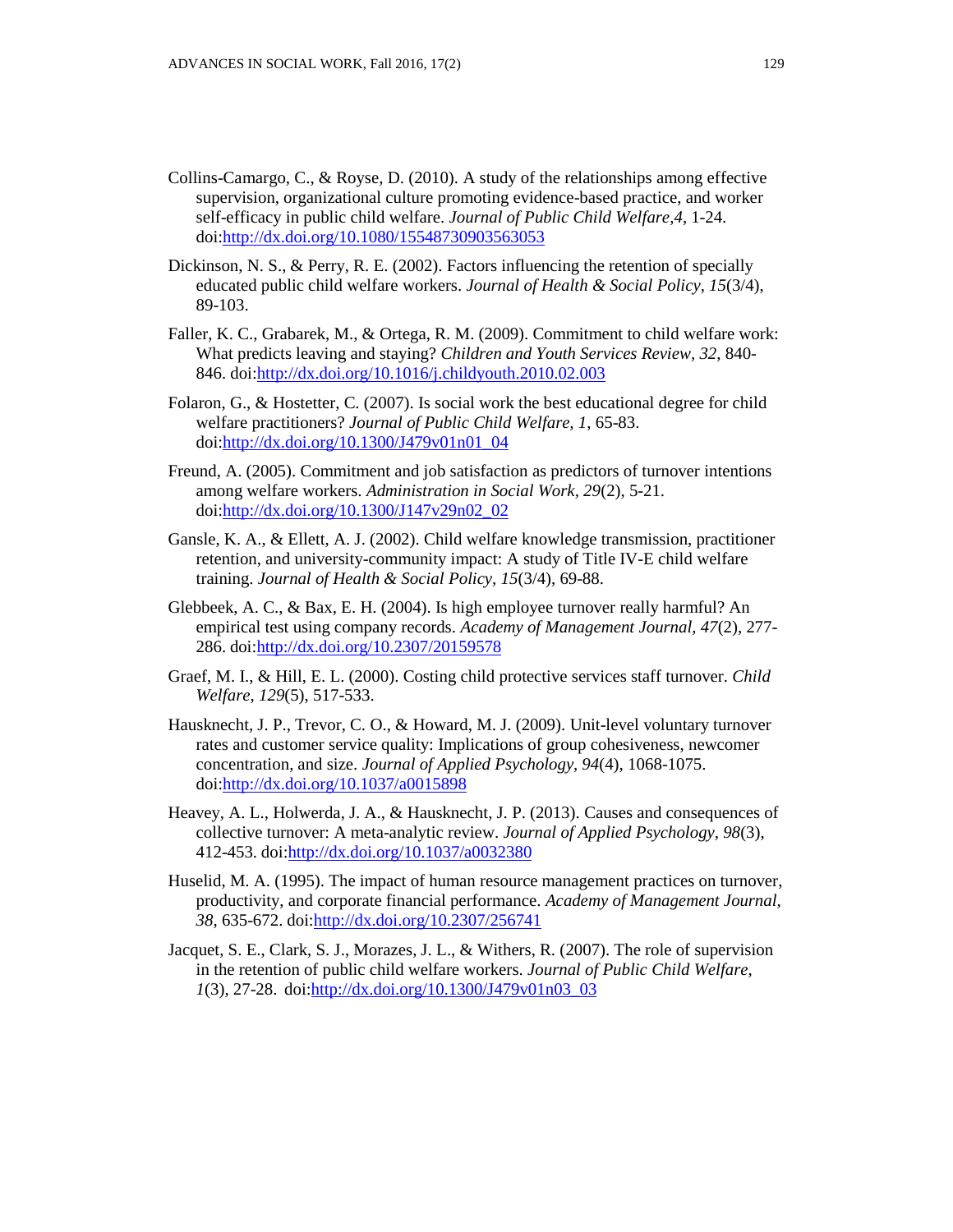- Kammeyer-Mueller, J. D., Wanberg, C. R., Glomb, T. M., & Ahlburg, D. (2005). The role of temporal shifts in turnover processes: It's about time. *Journal of Applied Psychology, 90*(4), 644-658. doi[:http://dx.doi.org/10.1037/0021-9010.90.4.644](http://dx.doi.org/10.1037/0021-9010.90.4.644)
- Keel, J. (2014). *An audit report on caseload and staffing analysis for child protective services at the Department of Family and Protective Services* (Report No. 13-036). Retrieved fro[m http://www.sao.texas.gov/reports/main/13-036.pdf](http://www.sao.texas.gov/reports/main/13-036.pdf)
- Kenny, B. (2007). The coming crisis in employee turnover. *Forbes Magazine*. Retrieved from [http://www.forbes.com/2007/04/24/employees-turnover-careers-lead-careers](http://www.forbes.com/2007/04/24/employees-turnover-careers-lead-careers-cz_bk_0425turnover.html)[cz\\_bk\\_0425turnover.html](http://www.forbes.com/2007/04/24/employees-turnover-careers-lead-careers-cz_bk_0425turnover.html)
- Koys, D. J. (2001). The effects of employee satisfaction, organizational citizenship behavior, and turnover on organizational effectiveness: A unit-level, longitudinal study. *Personnel Psychology, 54*, 101-114. doi[:http://dx.doi.org/10.1111/j.1744-](http://dx.doi.org/10.1111/j.1744-6570.2001.tb00087.x) [6570.2001.tb00087.x](http://dx.doi.org/10.1111/j.1744-6570.2001.tb00087.x)
- Landsman, M. (2007). Supporting child welfare supervisors to improve worker retention*. Child Welfare, 86*(2), 105-124.
- Leung, P. (2008). *The impact of child welfare training on case outcomes*. Presented to the Texas House Human Service Committee Hearing in Arlington, Texas on February 21, 2008.
- Madden, E. E., Scannapieco, M., & Painter, K. (2014). An examination of retention and length of employment among public child welfare workers. *Children and Youth Services Review, 41*, 37-44. doi[:http://dx.doi.org/10.1016/j.childyouth.2014.02.015](http://dx.doi.org/10.1016/j.childyouth.2014.02.015)
- Maertz, C. P., & Campion, M. A. (2004). Profiles in quitting: Integrating process and content turnover theory. *Academy of Management Journal, 47*(4), 566-582. doi[:http://dx.doi.org/10.2307/20159602](http://dx.doi.org/10.2307/20159602)
- Martinez, D. (2014, September 10). *Presentation to House of Representatives Select Committee on Child Protection: Turnover of CPS workers*. Presented at the House of Representatives Select Committee on Child Protection, Austin, TX.
- McClure, M. (2008, February). *Stabilization and permanency of children in foster care*. Presented at the House Human Services Committee Hearing, Austin, TX.
- McElroy, J. C., Morrow, P. C., & Rude, S. C. (2001). Turnover and organizational performance: A comparative analysis of voluntary, involuntary, and reduction-inforce turnover. *Journal of Applied Psychology, 86*, 1294-1299. doi[:http://dx.doi.org/10.1037/0021-9010.86.6.1294](http://dx.doi.org/10.1037/0021-9010.86.6.1294)
- Menzel, M. (2014, September 8). Florida child-welfare agencies battling high staff turnover—80% in some parts of state. *The Florida Times-Union*. Retrieved from [http://jacksonville.com/news/2014-09-08/story/florida-child-welfare-agencies](http://jacksonville.com/news/2014-09-08/story/florida-child-welfare-agencies-battling-high-staff-turnover-80-percent-some)[battling-high-staff-turnover-80-percent-some](http://jacksonville.com/news/2014-09-08/story/florida-child-welfare-agencies-battling-high-staff-turnover-80-percent-some)
- MorBarak, M., Nissly, J., & Levin, A. (2001). Antecedents to retention and turnover among child welfare, social work, and other human service employees: What can we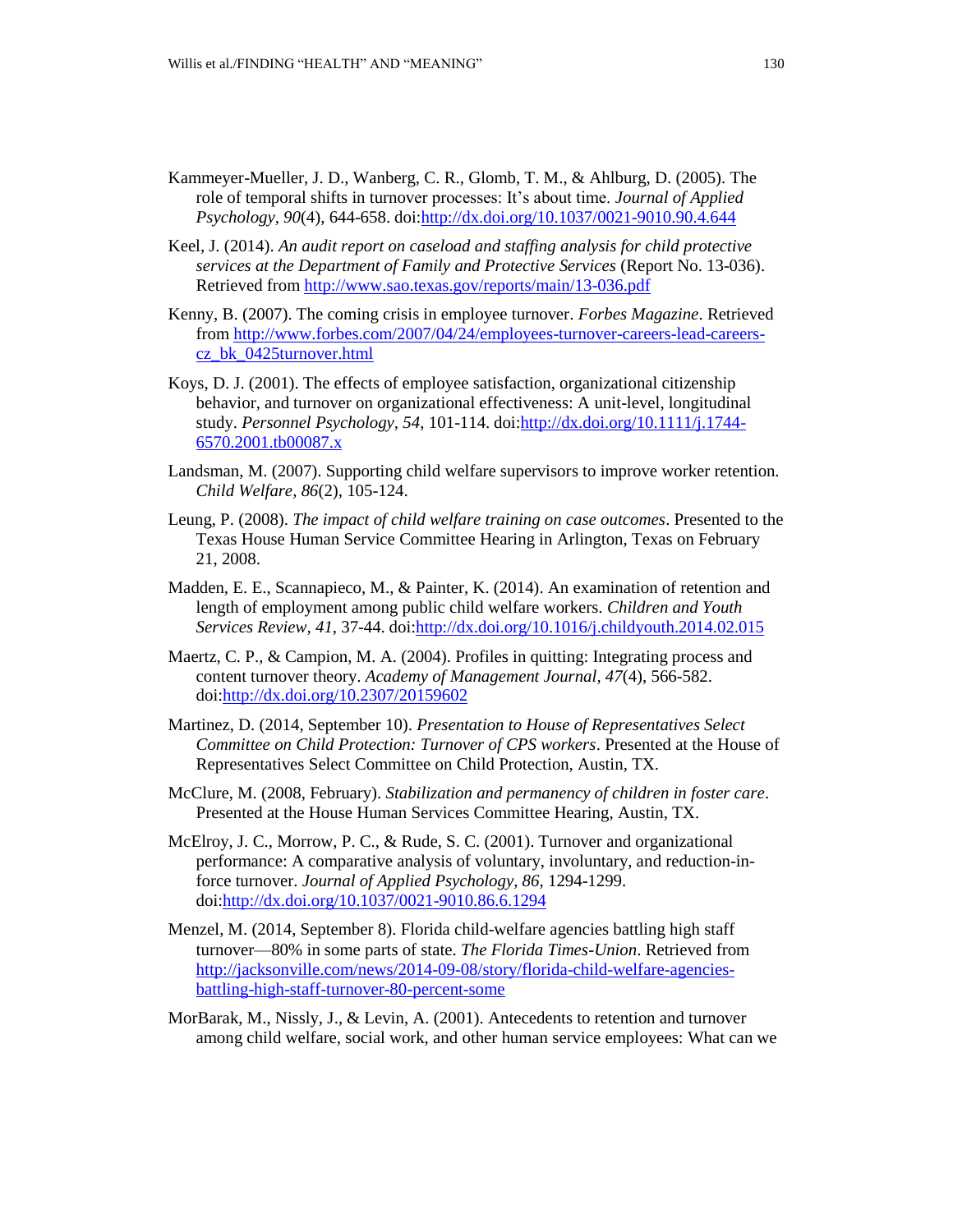learn from past research? A review and metanalysis. *Social Service Review, 75*(4), 625-661. doi[:http://dx.doi.org/10.1086/323166](http://dx.doi.org/10.1086/323166)

- Morrison, E. E., Burke III, G. C., & Greene, L. (2007). Meaning in motivation: Does your organization need an inner life? *Journal of Health & Human Services Administration*, *30*(1), 98-115.
- Mowday, R. T. (1984). Strategies for adapting to high rates of employee turnover. *Human Resource Management, 23*(4), 365-380. doi[:http://dx.doi.org/10.1002/hrm.3930230404](http://dx.doi.org/10.1002/hrm.3930230404)
- Muñoz, L. F., & Villalobos, J. R. (2002). Work allocation strategies for serial assembly lines under high labour turnover. *International Journal of Production Research, 40*(8), 1835-1852. doi[:http://dx.doi.org/10.1080/00207540210123625](http://dx.doi.org/10.1080/00207540210123625)
- National Child Welfare Workforce Institute. (2011, April). *Child welfare workforce demographics (2000-2010): Snapshot of the frontline child welfare caseworker*. Retrieved from [https://ncwwi.org/files/Workforce\\_Demographic\\_Trends\\_May2011.pdf](https://ncwwi.org/files/Workforce_Demographic_Trends_May2011.pdf)
- National Council on Crime and Delinquency. (2006). *Relationship between staff turnover, child welfare system functioning and recurrent child abuse*. Retrieved from [http://www.cpshr.us/workforceplanning/documents/06.02\\_Relation\\_Staff.pdf](http://www.cpshr.us/workforceplanning/documents/06.02_Relation_Staff.pdf)
- Park, T., & Shaw, J. D. (2013). Turnover rates and organizational performance: A metaanalysis. *Journal of Applied Psychology, 98*(2), 268-309. doi[:http://dx.doi.org/10.1037/a0030723](http://dx.doi.org/10.1037/a0030723)
- Riggs, D. (2007). Workforce issues continue to plague child welfare. *North American Council on Adoptable Children*. Retrieved from [www.nacac.org/adoptalk/WorkforceIssues.html](http://www.nacac.org/adoptalk/WorkforceIssues.html)
- Rosenthal, B. M. (2014, June 18). Review: CPS hobbled by bureaucracy, high turnover. *The Houston Chronicle*. Retrieved from [http://www.houstonchronicle.com/news/politics/texas/article/Review-CPS-hobbled](http://www.houstonchronicle.com/news/politics/texas/article/Review-CPS-hobbled-by-bureaucracy-high-turnover-5562982.php)[by-bureaucracy-high-turnover-5562982.php](http://www.houstonchronicle.com/news/politics/texas/article/Review-CPS-hobbled-by-bureaucracy-high-turnover-5562982.php)
- Rosenthal, J. A., & Waters, E. (2006). Predictors of child welfare worker retention and performance: Focus on title IV-E funded social work education. *Journal of Social Service Research, 32*(3), 67-85. doi[:http://dx.doi.org/10.1300/J079v32n03\\_04](http://dx.doi.org/10.1300/J079v32n03_04)
- Schreiner, E. (n.d.). What is a healthy employee turnover rate? *The Houston Chronicle*. Retrieved fro[m http://smallbusiness.chron.com/healthy-employee-turnover-rate-](http://smallbusiness.chron.com/healthy-employee-turnover-rate-12145.html)[12145.html](http://smallbusiness.chron.com/healthy-employee-turnover-rate-12145.html)
- Shim, M. (2010). Factors influencing child welfare employee's turnover: Focusing on organizational culture and climate. *Children and Youth Services Review, 32*, 847-856. doi[:http://dx.doi.org/10.1016/j.childyouth.2010.02.004](http://dx.doi.org/10.1016/j.childyouth.2010.02.004)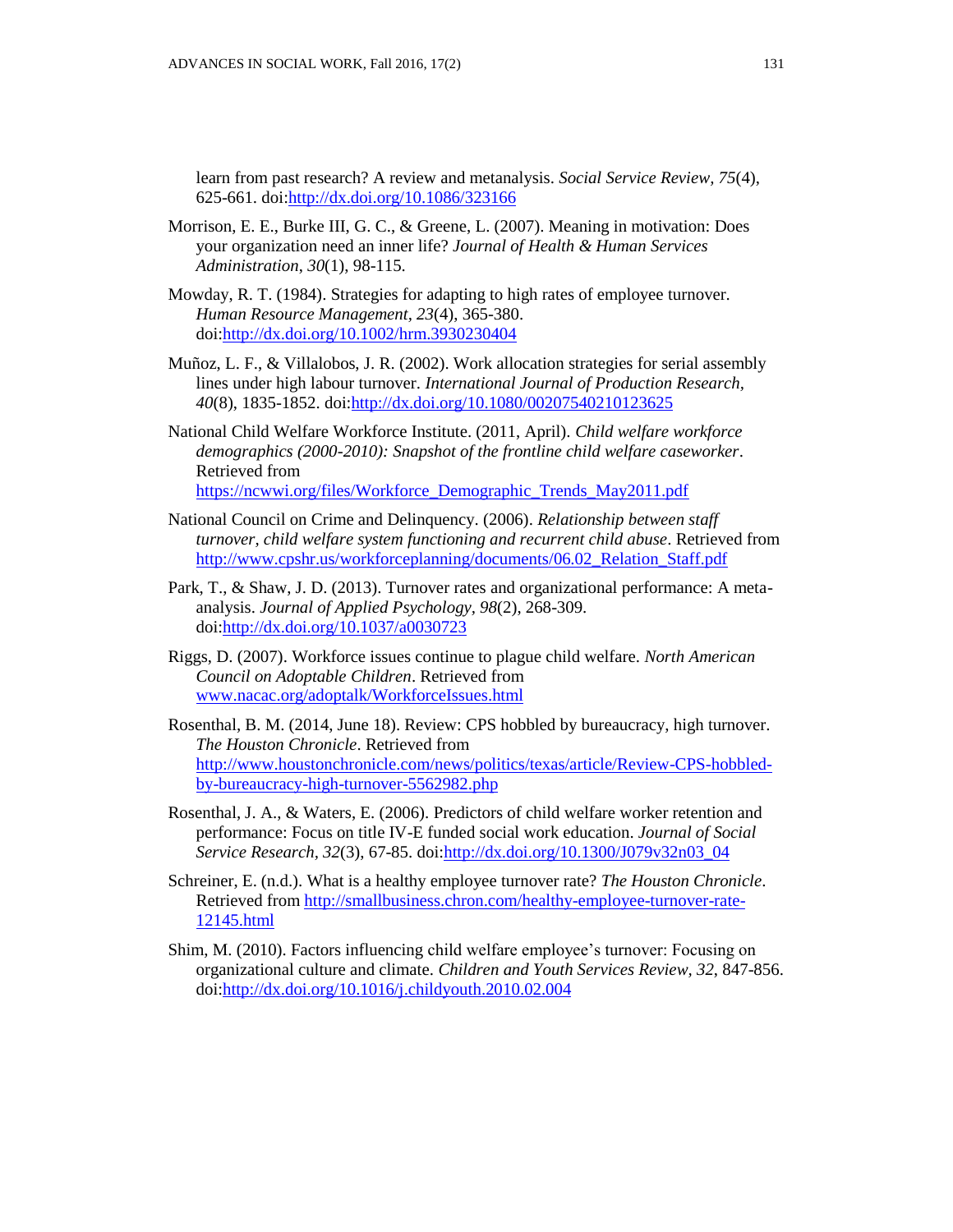- Siebert, W. S., & Zubanov, N. (2009). Searching for the optimal level of employee turnover: A study of a large U.K. retail organization. *Academy of Management Journal, 52*(2), 294-313. doi[:http://dx.doi.org/10.5465/AMJ.2009.37308149](http://dx.doi.org/10.5465/AMJ.2009.37308149)
- Smith, B., & Rutigliano, T. (2002). The truth about turnover. *Gallup*. Retrieved from <http://www.gallup.com/businessjournal/316/truth-about-turnover.aspx>
- Staw, B. M. (1980). The consequences of turnover. *Journal of Occupational Behaviour, 1*, 253-273.
- The Stephen Group. (2014, June 12). *DFPS CPS operational review: Phase 1: Assessment/Findings*. Retrieved from [https://s3.amazonaws.com/s3.documentcloud.org/documents/1388904/stephens-grp](https://s3.amazonaws.com/s3.documentcloud.org/documents/1388904/stephens-grp-findings-all.pdf)[findings-all.pdf](https://s3.amazonaws.com/s3.documentcloud.org/documents/1388904/stephens-grp-findings-all.pdf)
- Strolin-Goltzman, J. (2008). Should I stay or should I go? A comparison study of intention to leave among public child welfare systems with high and low turnover rates. *Child Welfare, 87*(4), 125-143.
- Strolin-Goltzman, J., Kollar, S., & Trinkle, J. (2010). Listening to the voices of children in foster care: Youths speak out about child welfare workforce turnover and selection. *Social Work, 55*(1), 47-53. doi[:http://dx.doi.org/10.1093/sw/55.1.47](http://dx.doi.org/10.1093/sw/55.1.47)
- Strolin-Goltzman, J., Lawrence, C., Auerbach, C., Caringi, J., Claiborne, N., Lawson, H.,…Shim, M. (2009). Design teams: A promising organizational intervention for improving turnover rates in the child welfare workforce. *Child Welfare, 88*(5), 149- 168.
- Strolin, J. S., McCarthy, M., & Caringi, J. (2007). Causes and effects of child welfare workforce turnover: Current state of knowledge and future directions*. Journal of Public Child Welfare, 1*(2), 29-52. doi[:http://dx.doi.org/10.1300/J479v01n02\\_03](http://dx.doi.org/10.1300/J479v01n02_03)
- Texas Department of Family and Protective Services [TDFPS]. (2012). *Child protective services salary study*. Retrieved from [https://www.dfps.state.tx.us/About\\_DFPS/Reports\\_and\\_Presentations/CPS/document](https://www.dfps.state.tx.us/About_DFPS/Reports_and_Presentations/CPS/documents/2012/2012-12-03_DFPS_Salary_Study_HB%20753.pdf) [s/2012/2012-12-03\\_DFPS\\_Salary\\_Study\\_HB%20753.pdf](https://www.dfps.state.tx.us/About_DFPS/Reports_and_Presentations/CPS/documents/2012/2012-12-03_DFPS_Salary_Study_HB%20753.pdf)
- TDFPS. (2015). *Progress report to the Sunset Advisory Commission: Child Protective Services Transformation*. Retrieved from [https://www.dfps.state.tx.us/About\\_DFPS/Reports\\_and\\_Presentations/CPS/document](https://www.dfps.state.tx.us/About_DFPS/Reports_and_Presentations/CPS/documents/2015/2015-04-30_CPS_Transformation_Metrics.pdf) s/2015/2015-04-30 CPS Transformation Metrics.pdf
- U.S. Department of Health & Human Services. (2016). *Child welfare outcomes 2010- 2013: Report to Congress: Executive Summary*. Retrieved from [http://www.acf.hhs.gov/sites/default/files/cb/cwo10\\_13\\_exesum.pdf](http://www.acf.hhs.gov/sites/default/files/cb/cwo10_13_exesum.pdf)
- U.S. Department of Labor, Bureau of Labor Statistics. (2016). Job openings and labor turnover- January 2016 (USDL Publication No. 16-0519). Retrieved from <http://www.bls.gov/news.release/pdf/jolts.pdf>